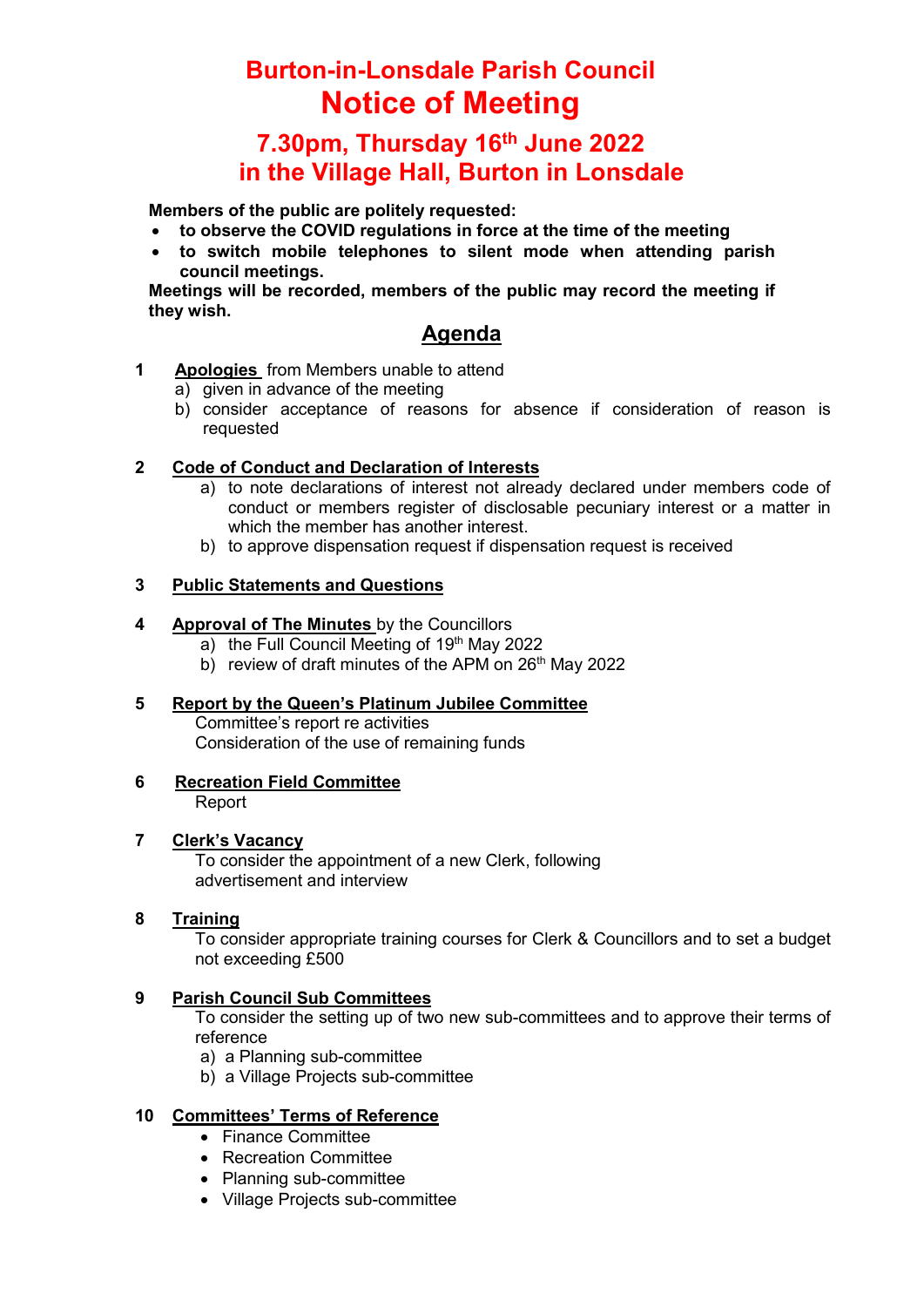#### 11 To Appoint Members of the Following Committees for 2022-2023

- Village Hall Committee 1 representative
- NYCC Countryside Volunteers 1 representative
- Woodland Trust 1 representative
- Yorkshire Local Councils Association 2 representatives
- NYCC Emergency Committee 1 representative
- Bentham Common Lands Charity 1 representative
- any other bodies requesting representation from the Parish Council

#### 12 Finance Matters

- a) Bank Mandate
- b) To consider the setting up of an alternative bank account
- c) To review the Bank Balances and Receipts
- d) Approval of Payments and Budgeted items
- e) To Agree the Accounts for Payment from Reserves

#### 13 Annual Accounts

- a) Appointment of Internal Auditor for 2022-23
- b) Proposed Public Rights of inspection period: Monday  $27<sup>th</sup>$  June 2022 to Friday  $5<sup>th</sup>$  August 2022 (30 working days)

#### 14 Items From The Standing Orders to be Reviewed

- a) To review the Council's Standing Orders
- b) To review the Council's Financial Regulations
- c) To review the Council's Complaints Procedure
- d) To review the Council's Assets Register
- e) To review the Council's Risk Assessment

All of the above to be reviewed to agree a way forward

#### 15 North Yorkshire County Council and Craven District Council

#### 2022/23970/FUL Harris Garth, 8 High Street,

Alterations to existing Grade II Listed Building and propose single storey porch extension

#### 2022/24077/FUL Sycamores Cottage Barnoldswick Lane

Change of use from holiday accommodation to residential use

#### 16 B4RN

To consider the proposed location for the B4RN cabinet installation, on highways land near to the school

#### 17 VAS sign

To consider the use of this sign

- 18 Village flagpole **Statement**
- 19 Electricity supply to Manor Close Report

## 20 Date & time of forthcoming meetings

27<sup>th</sup> June 2022 : Recreation Field Committee meeting 21<sup>st</sup> July 2022 : Full Parish Council Meeting

#### End of Meeting

#### Peter Thompson Chair Friday 10<sup>th</sup> June 2022 Email: bilparishcouncil@gmail.com / Tel: 07917 658 045